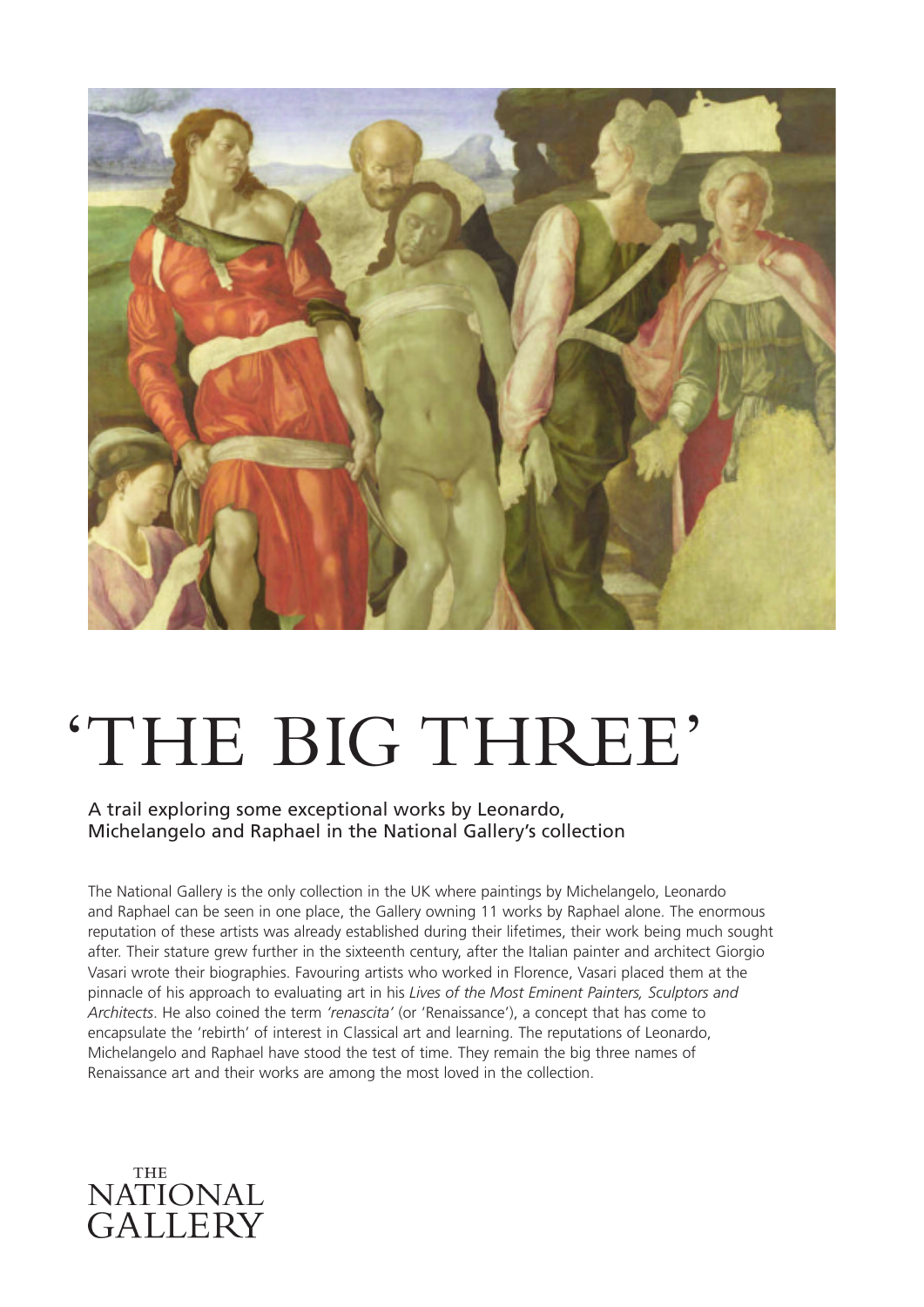## 'THE BIG THREE'



Leonardo, the eldest of the three, was born in 1452 at the Tuscan hill-town of Vinci. We can view his works in Room 2.

#### The Leonardo Cartoon

Leonardo da Vinci, about 1499–1500

This cartoon (from the Italian *'cartone'*, meaning a large sheet of paper) is a full-size preparatory drawing for a painting. Such drawings were usually rubbed with chalk or charcoal on the reverse and traced over with a stylus. Alternatively, pin holes were pricked through the drawing and charcoal dust 'pounced' through to transfer the design to a panel. No pin holes or scoring are visible on this cartoon so we assume that a corresponding painting was not completed. Leonardo – now considered the epitome of the idealised 'Renaissance man', interested in a wide range of investigation, from biology to weaponry – completed relatively few of his works of art. This cartoon, though only a preparatory drawing, was kept in its own right, evidence of how deeply Leonardo's work was prized. A cartoon of a similar subject by Leonardo drew huge crowds when it was publicly displayed in Florence in 1501.

©

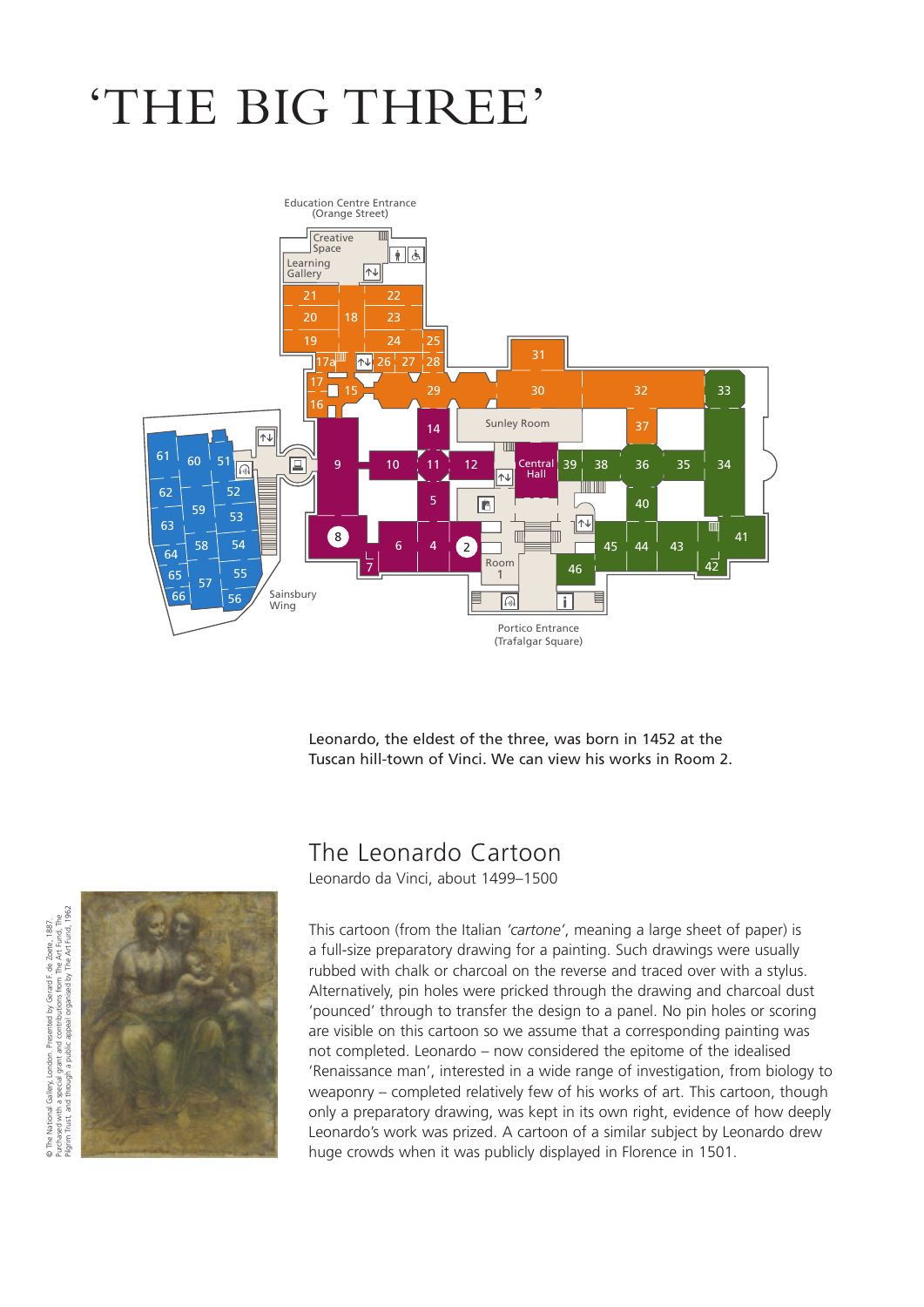#### The Virgin of the Rocks

Leonardo da Vinci, about 1491–1508



In this painting, newly cleaned and framed, we see some of the same figures again. Christ similarly lifts his hand in a gesture of blessing towards his little cousin, Saint John the Baptist, but this time the Virgin is accompanied by an angel. The angel's pale, ethereal face and delicately curled hair are so fine that they could only be by the expert hand of Leonardo. The hand of the angel on Christ's back shows that this painting too is not completed. It was most probably intended to replace an earlier panel of the same subject that had been commissioned from Leonardo in 1483. The fact that the confraternity in Milan were willing to wait several years for a replacement painting by him indicates Leonardo's important status. Through the gap in the mysterious rocky landscape we see a view into the background, painted in blue because the eyes perceive cool colours as being further away.

In Room 8 we can see that Michelangelo uses this same technique, known as aerial perspective, to create a sense of distance.



#### The Entombment

Michelangelo, about 1500–1

Michelangelo Buonarroti was also a man with diverse interests. A painter, poet and architect, his primary fascination lay with sculpture and depicting the figure. Both Leonardo and Michelangelo studied anatomy and considered drawing to be a fundamental part of preparing for a painting. The sense of the importance of *'disegno'* (drawing) is visible in this work. The symmetrically balanced, twisting figures have clear, linear outlines, almost like a sculptural frieze. Paintings on panel by Michelangelo are rare. Our two paintings, this and *'The Manchester Madonna'*, are both unfinished but were also considered

worthy of preserving, being by such a prized artist. The areas that would have been occupied by the Virgin (bottom right) and the tomb (in the background) have been left blank. Perhaps Michelangelo was offered a more lucrative and interesting opportunity? Shortly after painting *The Entombment*, Michelangelo left for Florence to sculpt his famous *David*.

Raphael was considered a far more obliging and reliable artist than either Michelangelo or Leonardo, and created a successful career in his own style, as we can see in Room 8.



### The Ansidei Madonna

Raphael, 1505

Raphael, the youngest of the three painters, and a whole generation later than Leonardo, was born in Urbino in 1483. In his early life he worked mainly in Perugia, where he was influenced by the style of the older artist Perugino, famous for painting sweet angelic faces. This altarpiece was painted for the chapel of the Ansidei family in the Church of San Fiorenzo, Perugia, a year after Raphael had been to Florence, studying the new styles of Leonardo, Michelangelo and others. In the weighty figures we see that Raphael had examined the monumental figures of Michelangelo. We also sense Raphael's admiration of Leonardo's mastery of expressing emotional states through gestures and expression, in the way that Raphael gently tilting their heads.